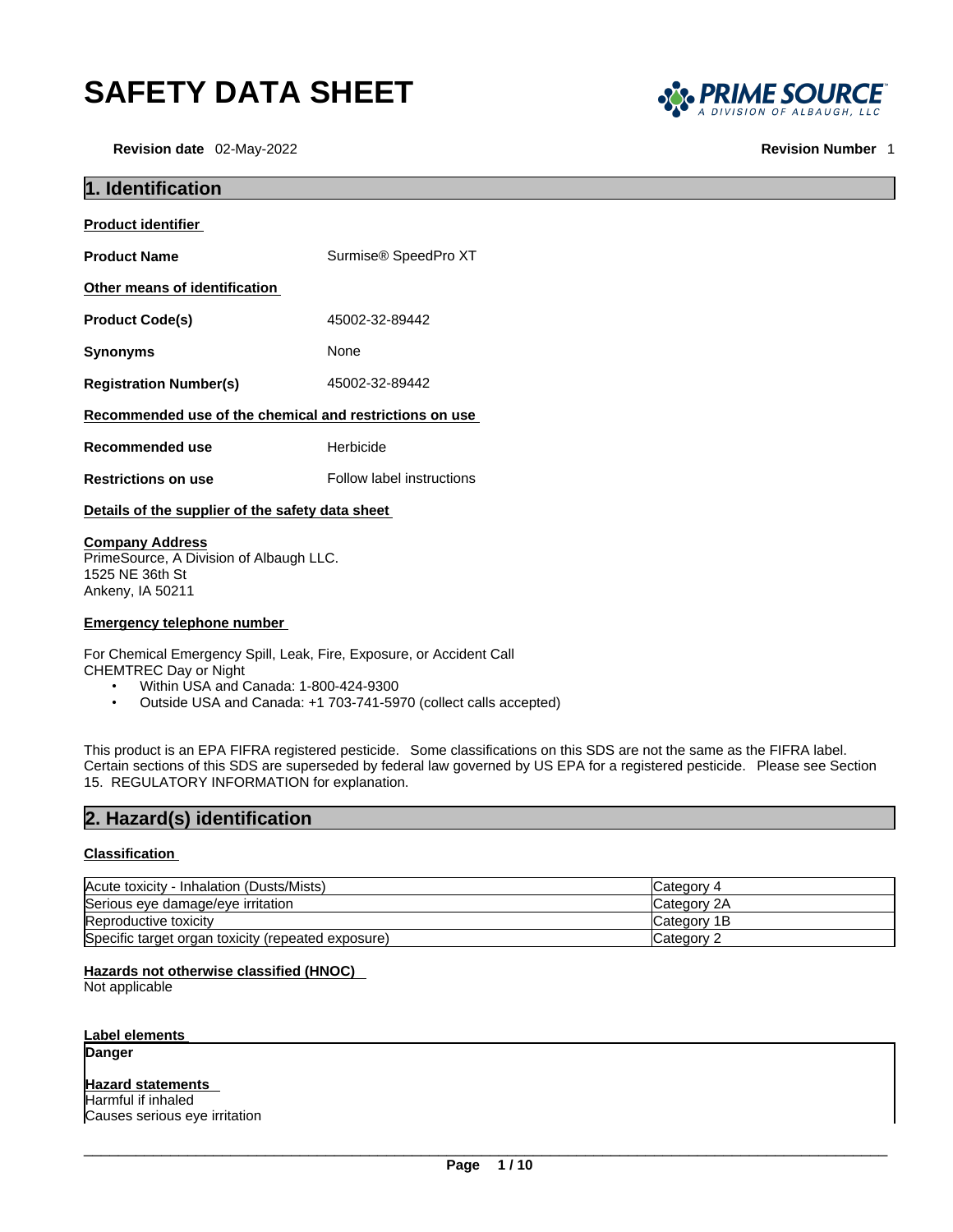May damage fertility or the unborn child May cause damage to organs through prolonged or repeated exposure



#### **Precautionary Statements - Prevention**

Obtain special instructions before use Do not handle until all safety precautions have been read and understood Wear protective gloves/protective clothing/eye protection/face protection Use only outdoors or in a well-ventilated area Wash face, hands and any exposed skin thoroughly after handling Do not breathe dust/fume/gas/mist/vapors/spray

#### **Precautionary Statements - Response**

IF exposed or concerned: Get medical advice/attention IF IN EYES: Rinse cautiously with water for several minutes. Remove contact lenses, if present and easy to do. Continue rinsing If eye irritation persists: Get medical advice/attention IF INHALED: Remove person to fresh air and keep comfortable for breathing

#### **Precautionary Statements - Storage**

Store locked up

#### **Precautionary Statements - Disposal**

Dispose of contents/container to an approved waste disposal plant

#### **Other information**

May be harmful if swallowed. May be harmful in contact with skin.

#### **3. Composition/information on ingredients**

#### **Substance**

Not applicable.

#### **Mixture**

| Chemical name                     | CAS No             | Weight-%       | Active Ingredient |
|-----------------------------------|--------------------|----------------|-------------------|
| Propylene glycol                  | 57-55-6            | 20.37-21.63    |                   |
| Nonanoic acid                     | 112-05-0           | 9.59-10.59     |                   |
| Glufosinate-ammonium              | 77182-82-2         | 9.50-10.50     |                   |
| Propylene glycol monomethyl ether | 107-98-2           | 4.75-5.25      |                   |
| Imazethapyr                       | 81335-77-5         | 3.02-3.34      |                   |
| FD& C Blue #1                     | 3844-45-9          | $0.01 - 0.009$ |                   |
| Other Ingredients                 | <b>PROPRIETARY</b> | >45.0          |                   |

\*The exact percentage (concentration) of composition has been withheld as a trade secret.

#### **4. First-aid measures**

#### **Description of first aid measures**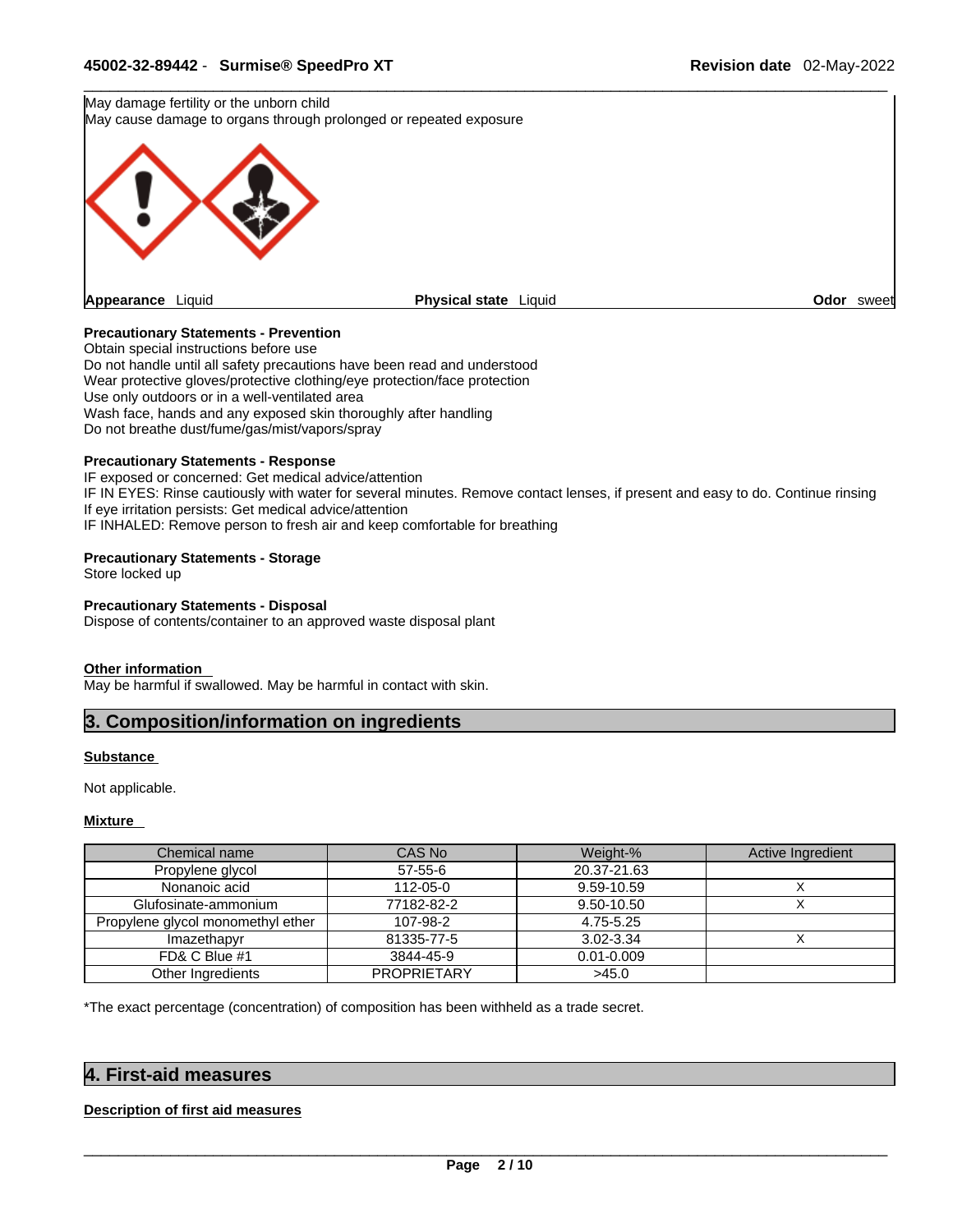| <b>General advice</b>                                       | Show this safety data sheet to the doctor in attendance.                                                                                                                                                                                                                                                                 |
|-------------------------------------------------------------|--------------------------------------------------------------------------------------------------------------------------------------------------------------------------------------------------------------------------------------------------------------------------------------------------------------------------|
| <b>Inhalation</b>                                           | Remove to fresh air. If symptoms persist, call a physician. If breathing has stopped, give<br>artificial respiration. Get medical attention immediately.                                                                                                                                                                 |
| Eye contact                                                 | Rinse immediately with plenty of water, also under the eyelids, for at least 15 minutes.<br>Remove contact lenses, if present and easy to do. Continue rinsing. Keep eye wide open<br>while rinsing. Do not rub affected area. Get medical attention if irritation develops and<br>persists.                             |
| <b>Skin contact</b>                                         | Wash skin with soap and water.                                                                                                                                                                                                                                                                                           |
| Ingestion                                                   | Rinse mouth. Never give anything by mouth to an unconscious person. Do NOT induce<br>vomiting. Get medical attention.                                                                                                                                                                                                    |
| Self-protection of the first aider                          | Avoid contact with skin, eyes or clothing. Ensure that medical personnel are aware of the<br>material(s) involved, take precautions to protect themselves and prevent spread of<br>contamination. Avoid breathing vapors or mists. Use personal protective equipment as<br>required. See section 8 for more information. |
| Most important symptoms and effects, both acute and delayed |                                                                                                                                                                                                                                                                                                                          |
| <b>Symptoms</b>                                             | May cause redness and tearing of the eyes. Burning sensation. Coughing and/ or<br>wheezing. Difficulty in breathing.                                                                                                                                                                                                     |
|                                                             | Indication of any immediate medical attention and special treatment needed                                                                                                                                                                                                                                               |
| Note to physicians                                          | Treat symptomatically.                                                                                                                                                                                                                                                                                                   |

# **5. Fire-fighting measures**

| <b>Suitable Extinguishing Media</b>                                    | Use extinguishing measures that are appropriate to local circumstances and the<br>surrounding environment.                            |  |  |  |  |  |  |  |  |
|------------------------------------------------------------------------|---------------------------------------------------------------------------------------------------------------------------------------|--|--|--|--|--|--|--|--|
| <b>Large Fire</b>                                                      | CAUTION: Use of water spray when fighting fire may be inefficient.                                                                    |  |  |  |  |  |  |  |  |
| Unsuitable extinguishing media                                         | Do not scatter spilled material with high pressure water streams.                                                                     |  |  |  |  |  |  |  |  |
| Specific hazards arising from the<br>chemical                          | No information available.                                                                                                             |  |  |  |  |  |  |  |  |
| <b>Explosion data</b><br><b>Sensitivity to mechanical impact None.</b> |                                                                                                                                       |  |  |  |  |  |  |  |  |
| Sensitivity to static discharge                                        | None.                                                                                                                                 |  |  |  |  |  |  |  |  |
| Special protective equipment and<br>precautions for fire-fighters      | Firefighters should wear self-contained breathing apparatus and full firefighting turnout<br>gear. Use personal protection equipment. |  |  |  |  |  |  |  |  |

# **6. Accidental release measures**

**Personal precautions, protective equipment and emergency procedures**

| <b>Personal precautions</b>                          | Ensure adequate ventilation. Use personal protective equipment as required. Evacuate<br>personnel to safe areas. Avoid contact with skin, eyes or clothing. Avoid breathing vapors or<br>mists. |
|------------------------------------------------------|-------------------------------------------------------------------------------------------------------------------------------------------------------------------------------------------------|
| <b>Other information</b>                             | Refer to protective measures listed in Sections 7 and 8.                                                                                                                                        |
| Methods and material for containment and cleaning up |                                                                                                                                                                                                 |
| $\blacksquare$                                       | Dasses at finite subsets and so so the as if sufficient developer                                                                                                                               |

**Methods for containment** Prevent further leakage or spillage if safe to do so.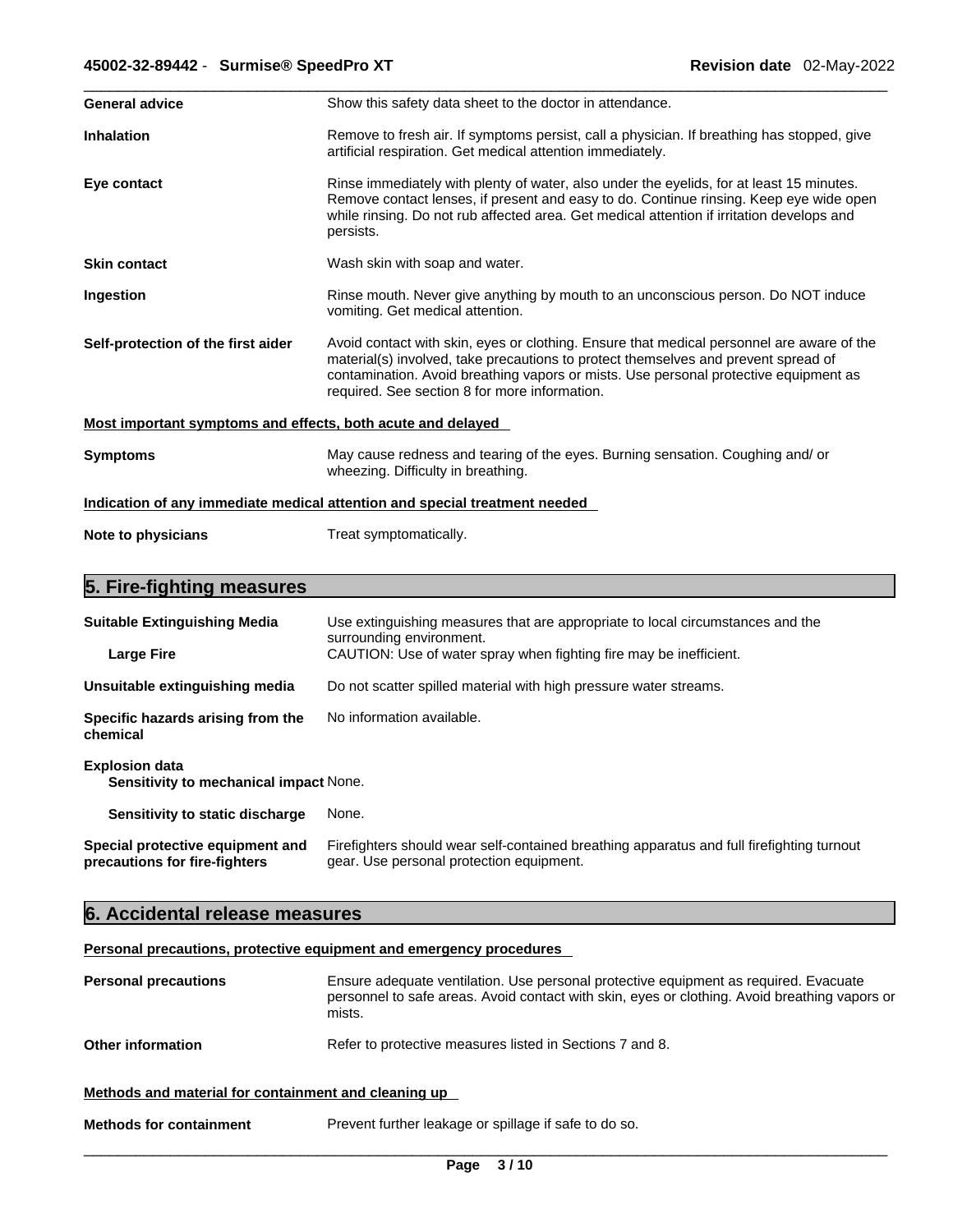**Methods for cleaning up** Pick up and transfer to properly labeled containers.

| 7. Handling and storage              |                                                                                                                                                                                                                                                                                                                                                                                                                                                                                                                             |  |
|--------------------------------------|-----------------------------------------------------------------------------------------------------------------------------------------------------------------------------------------------------------------------------------------------------------------------------------------------------------------------------------------------------------------------------------------------------------------------------------------------------------------------------------------------------------------------------|--|
| <b>Precautions for safe handling</b> |                                                                                                                                                                                                                                                                                                                                                                                                                                                                                                                             |  |
| Advice on safe handling              | Handle in accordance with good industrial hygiene and safety practice. Avoid contact with<br>skin, eyes or clothing. Do not eat, drink or smoke when using this product. Remove<br>contaminated clothing and shoes. Ensure adequate ventilation. Avoid breathing vapors or<br>mists. In case of insufficient ventilation, wear suitable respiratory equipment.<br>Conditions for safe storage, including any incompatibilities<br>Store locked up. Keep containers tightly closed in a dry, cool and well-ventilated place. |  |
|                                      |                                                                                                                                                                                                                                                                                                                                                                                                                                                                                                                             |  |
| <b>Storage Conditions</b>            | Keep out of the reach of children.                                                                                                                                                                                                                                                                                                                                                                                                                                                                                          |  |

# **8. Exposure controls/personal protection**

#### **Control parameters**

**Exposure Limits** The following ingredients are the only ingredients of the product above the cut-off level (or level that contributes to the hazard classification of the mixture) which have an exposure limit applicable in the region for which this safety data sheet is intended or other recommended limit. At this time, the other relevant constituents have no known exposure

|                             | limits from the sources listed here. |                                      |                            |
|-----------------------------|--------------------------------------|--------------------------------------|----------------------------|
| Chemical name               | <b>ACGIH TLV</b>                     | OSHA PEL                             | <b>NIOSH</b>               |
| Propylene glycol monomethyl | STEL: 100 ppm                        | (vacated) TWA: 100 ppm               | TWA: 100 ppm               |
| ether                       | TWA: 50 ppm                          | (vacated) TWA: 360 mg/m $3$          | TWA: $360 \text{ mg/m}^3$  |
| 107-98-2                    |                                      | (vacated) STEL: 150 ppm              | STEL: 150 ppm              |
|                             |                                      | (vacated) STEL: $540 \text{ mg/m}^3$ | STEL: $540 \text{ mg/m}^3$ |

#### **Biological occupational exposure limits**

This product, as supplied, does not contain any hazardous materials with biological limits established by the region specific regulatory bodies

#### **Appropriate engineering controls**

| <b>Engineering controls</b> | Showers              |  |
|-----------------------------|----------------------|--|
|                             | Eyewash stations     |  |
|                             | Ventilation systems. |  |

**Individual protection measures, such as personal protective equipment**

| <b>Eye/face protection</b>            | If splashes are likely to occur, wear safety glasses with side-shields.                                                                                                     |
|---------------------------------------|-----------------------------------------------------------------------------------------------------------------------------------------------------------------------------|
| <b>Hand protection</b>                | Wear suitable gloves.                                                                                                                                                       |
| Skin and body protection              | Wear suitable protective clothing.                                                                                                                                          |
| <b>Respiratory protection</b>         | No protective equipment is needed under normal use conditions. If exposure limits are<br>exceeded or irritation is experienced, ventilation and evacuation may be required. |
| <b>General hygiene considerations</b> | Do not eat, drink or smoke when using this product. Wash hands before breaks and<br>immediately after handling the product. Avoid contact with skin, eyes or clothing. Wear |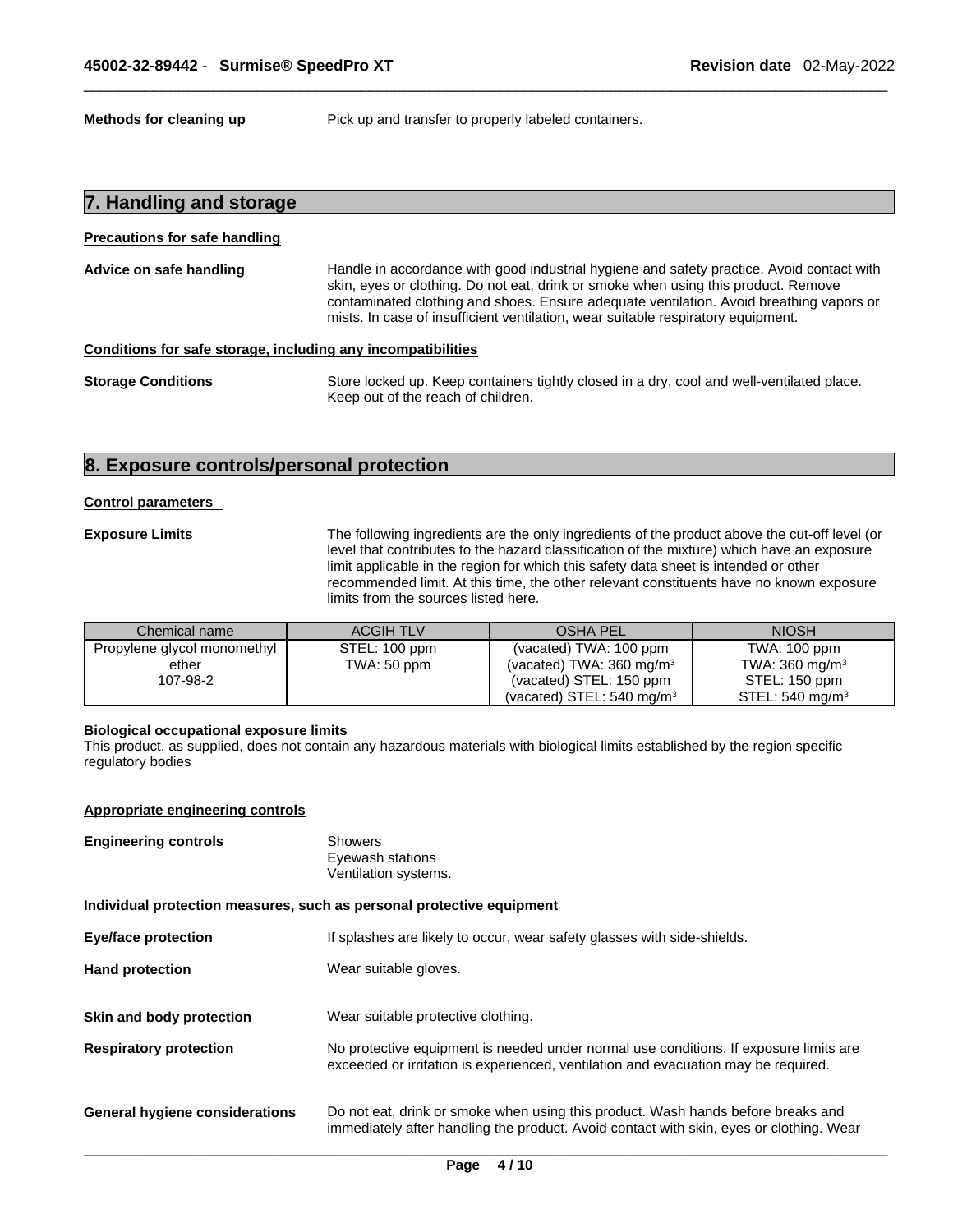suitable gloves and eye/face protection.

### **9. Physical and chemical properties**

#### **Information on basic physical and chemical properties Physical state Contract Expansion Contract Contract Contract Contract Contract Contract Contract Contract Contract Contract Contract Contract Contract Contract Contract Contract Contract Contract Contract Contract Contr Appearance**<br>Color **Color Color Color Color Color Color Color Color Color Color Color Color Color Color Color Color Color Color Color Color Color Color Color Color Color Color Color Color Odor** sweet **Odor threshold** No data available **Property CONSIDERENT VALUES PROPERTY Remarks •** Method **pH** 5.5 - 6.5 **pH (as aqueous solution) Melting point / freezing point Boiling point / boiling range** No data available **Flash point**  $> 101.9 °C / 215.4 °F$ **Evaporation rate** No data available **Flammability (solid, gas)** No data available **Flammability Limit in Air Upper flammability or explosive limits** No data available **Lower flammability or explosive limits** No data available **Vapor pressure**<br> **Vapor density**<br> **Vapor density**<br> **Vapor density**<br> **No data available Vapor density and Service Control Control No data available<br>
<b>Relative density** Control No data available **Relative density**<br> **Water solubility**<br> **Water solubility**<br> **Water solubility**<br> **No data available Water solubility Solubility(ies)** No data available **Partition coefficient** No data available **Autoignition temperature** No data available **Decomposition temperature**

**Kinematic viscosity** 96.02 (20°C); 40.33 (40°C)<br> **Dynamic viscosity** 96.02 (20°C); 40.33 (40°C)

**Other information Explosive properties**<br> **Oxidizing properties**<br>
No information available **Oxidizing properties Softening point** No data available **Molecular weight** No data available **VOC Content (%)** No information available **Liquid Density** 1.025 **Bulk density No data available** *\*Listed density is an approximate value and does not necessarily represent that of a specific batch* 

### **10. Stability and reactivity**

**Dynamic viscosity** 

| <b>Reactivity</b>                  | No information available.                                                  |
|------------------------------------|----------------------------------------------------------------------------|
| <b>Chemical stability</b>          | Stable under normal conditions.                                            |
| Possibility of hazardous reactions | None under normal processing.                                              |
| <b>Conditions to avoid</b>         | Excessive heat.                                                            |
| Incompatible materials             | None known based on information supplied.                                  |
|                                    | Hazardous decomposition products None known based on information supplied. |

|  | 11. Toxicological information |  |
|--|-------------------------------|--|
|--|-------------------------------|--|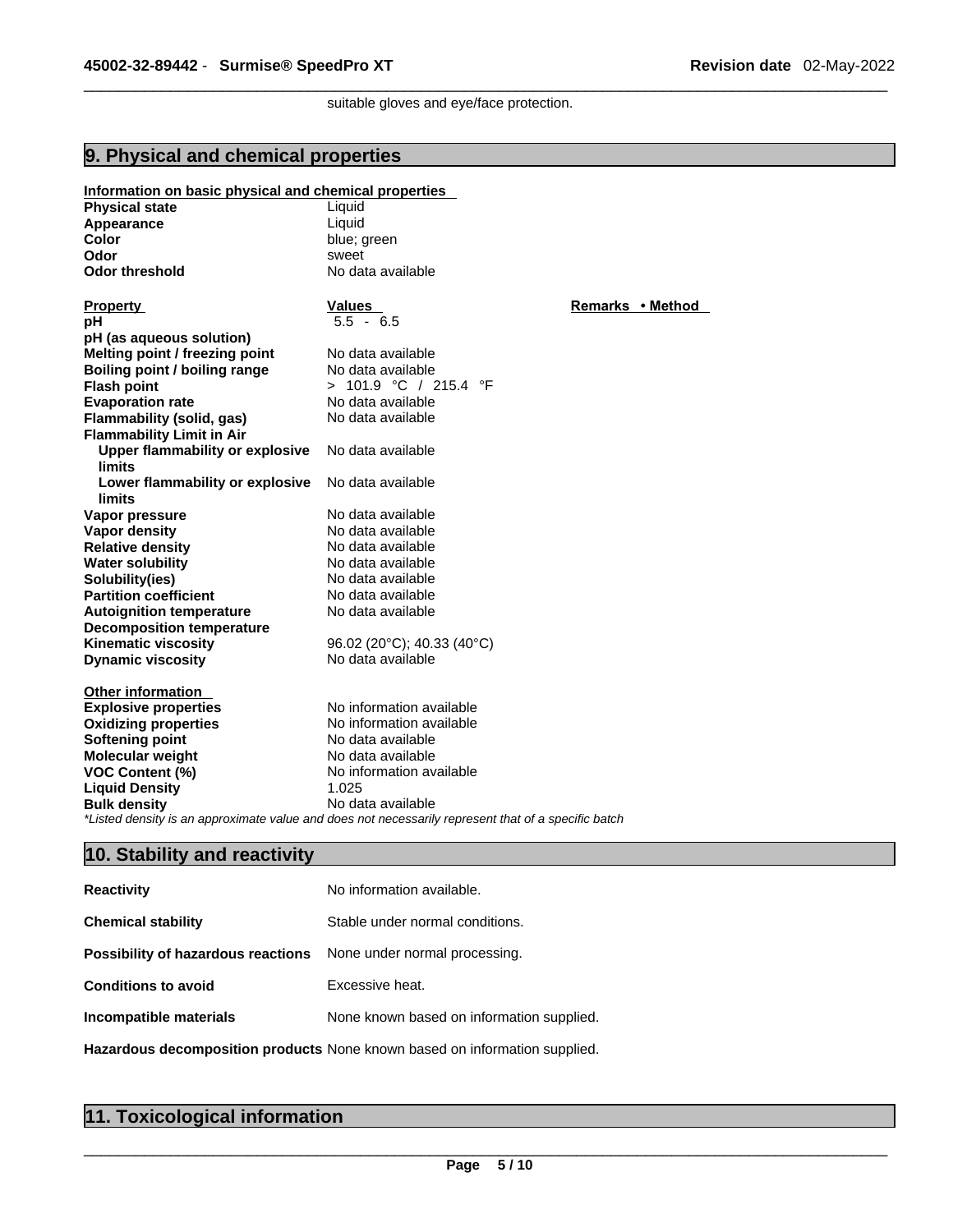# **Information on likely routes of exposure**

#### **Product Information**

| <b>Inhalation</b>   | Specific test data for the substance or mixture is not available. May cause irritation of<br>respiratory tract. Harmful by inhalation. (based on components).                       |
|---------------------|-------------------------------------------------------------------------------------------------------------------------------------------------------------------------------------|
| Eye contact         | Specific test data for the substance or mixture is not available. Causes serious eve irritation.<br>(based on components). May cause redness, itching, and pain.                    |
| <b>Skin contact</b> | Specific test data for the substance or mixture is not available. May cause irritation.<br>Prolonged contact may cause redness and irritation. May be harmful in contact with skin. |
| Ingestion           | Specific test data for the substance or mixture is not available. Ingestion may cause<br>gastrointestinal irritation, nausea, vomiting and diarrhea. May be harmful if swallowed.   |
|                     | Symptoms related to the physical, chemical and toxicological characteristics                                                                                                        |
| P                   | May cause redness and tearing of the over Coughing and/ or whoozing                                                                                                                 |

**Symptoms** May cause redness and tearing of the eyes. Coughing and/ or wheezing.

**Acute toxicity**

**Numerical measures of toxicity**

| Oral LD50<br>Dermal LD50<br><b>Inhalation LC50</b> | > 5000 mg/kg<br>> 5000 mg/kg<br>$> 2.29$ mg/l |                                                 |                                                         |
|----------------------------------------------------|-----------------------------------------------|-------------------------------------------------|---------------------------------------------------------|
| <b>Component Information</b>                       |                                               |                                                 |                                                         |
| Chemical name                                      | Oral LD50                                     | Dermal LD50                                     | Inhalation LC50                                         |
| Propylene glycol<br>$57 - 55 - 6$                  | $= 20$ g/kg (Rat)                             | $= 20800$ mg/kg (Rabbit)                        |                                                         |
| Nonanoic acid<br>112-05-0                          | $> 2$ g/kg (Rat)<br>$= 5000$ mg/kg (Rat)      | $= 2000$ mg/kg (Rat)                            | Rat ) 4 h<br>$0.46 - 3.8$ mg/L                          |
| Glufosinate-ammonium<br>77182-82-2                 | $= 1620$ mg/kg (Rat)<br>$= 1510$ mg/kg (Rat)  | $(Rat) = 1380$<br>> 4000 mg/kg (<br>mg/kg (Rat) | $Rat$ ) 4 h > 0.62<br>$= 1.26$ mg/L<br>$mg/L$ (Rat) 4 h |
| Propylene glycol monomethyl<br>ether<br>107-98-2   | $= 5000$ mg/kg (Rat)                          | $= 13$ g/kg (Rabbit)                            | > 7559 ppm (Rat) 6 h                                    |
| Imazethapyr<br>81335-77-5                          | $>$ 5 g/kg (Rat)                              | $>$ 2000 mg/kg (Rabbit)                         |                                                         |
| FD& C Blue #1<br>3844-45-9                         | $> 2$ g/kg (Rat)                              |                                                 |                                                         |

**Delayed and immediate effects as well as chronic effects from short and long-term exposure**

| <b>Skin corrosion/irritation</b>         | Slightly irritating to the skin.                   |
|------------------------------------------|----------------------------------------------------|
| Serious eye damage/eye irritation        | Causes serious eye irritation.                     |
| <b>Respiratory or skin sensitization</b> | Did not cause sensitization on laboratory animals. |
| <b>Germ cell mutagenicity</b>            | No information available.                          |
| Carcinogenicity                          | No information available.                          |

| <b>VAIVIIIVIGHIVILY</b> | <u>IVO INTOINIQUON AVAIIQUIC.</u> |         |     |      |
|-------------------------|-----------------------------------|---------|-----|------|
| Chemical name           | ACGIH                             | IARC    | NTP | OSHA |
| FD& C Blue #1           |                                   | Group 3 |     |      |
| 3844-45-9               |                                   |         |     |      |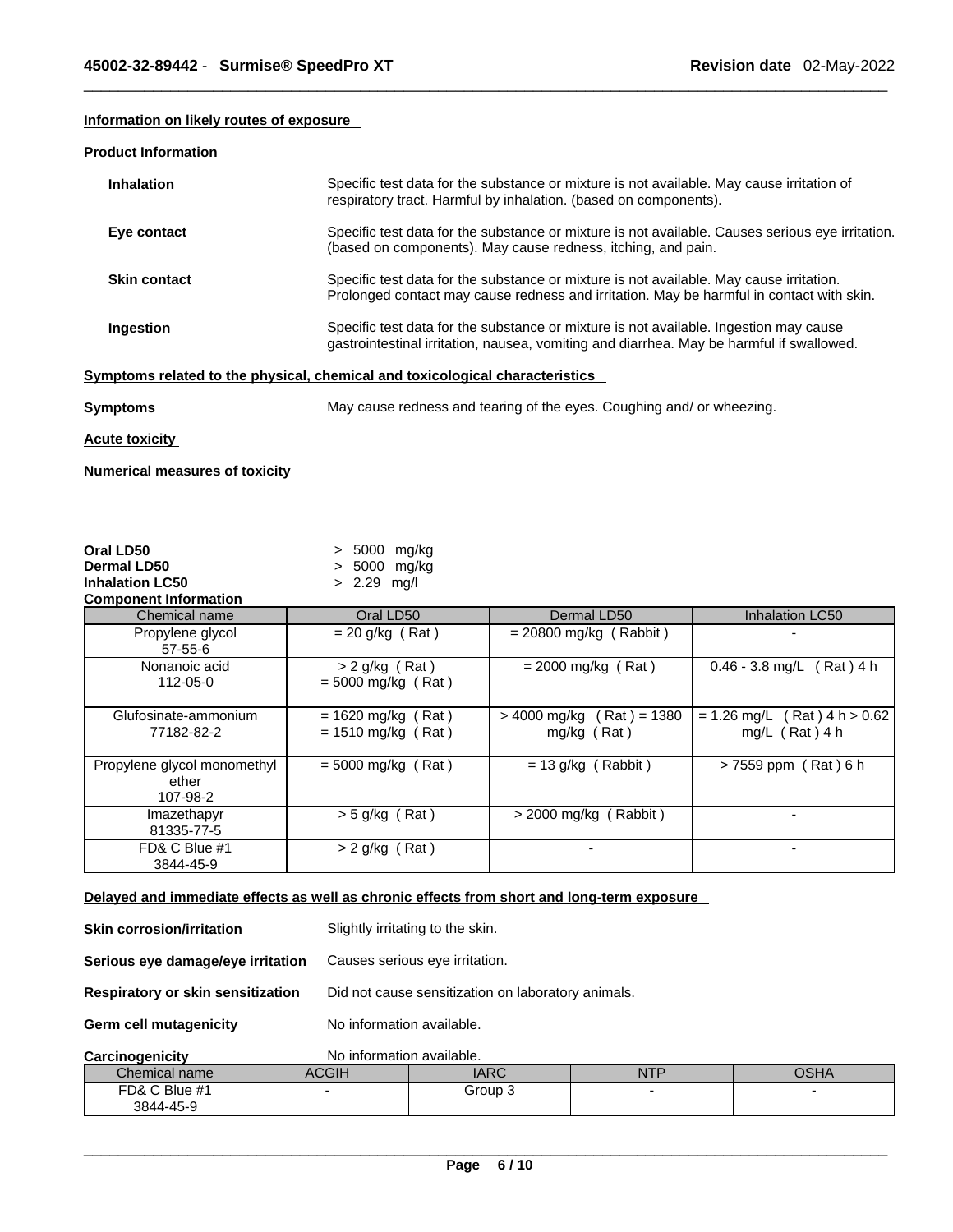| <b>Reproductive toxicity</b>    | Contains a known or suspected reproductive toxin. Classification based on data available<br>for ingredients. May damage fertility or the unborn child. |
|---------------------------------|--------------------------------------------------------------------------------------------------------------------------------------------------------|
| <b>STOT - single exposure</b>   | No information available.                                                                                                                              |
| <b>STOT - repeated exposure</b> | May cause damage to organs through prolonged or repeated exposure.                                                                                     |
| <b>Target organ effects</b>     | Respiratory system, Eyes, Skin, Central nervous system.                                                                                                |
| <b>Aspiration hazard</b>        | No information available.                                                                                                                              |
| Other adverse effects           | No data available.                                                                                                                                     |
| Interactive effects             | No data available.                                                                                                                                     |

# **12. Ecological information**

#### **Ecotoxicity**

| Chemical name    | Algae/aquatic plants      | <b>Fish</b>                | Toxicity to<br>microorganisms | Crustacea              |
|------------------|---------------------------|----------------------------|-------------------------------|------------------------|
| Propylene glycol | $EC50: = 19000mg/L$ (96h, | $LC50: = 51600$ mg/L (96h, |                               | EC50: >1000mg/L (48h,  |
| 57-55-6          | Pseudokirchneriella       | Oncorhynchus mykiss)       |                               | Daphnia magna) EC50:   |
|                  | subcapitata)              | LC50: 41 - 47mL/L (96h,    |                               | >10000mg/L (24h,       |
|                  |                           | Oncorhynchus mykiss)       |                               | Daphnia magna)         |
|                  |                           | LC50: =51400mg/L (96h,     |                               |                        |
|                  |                           | Pimephales promelas)       |                               |                        |
|                  |                           | LC50: =710mg/L (96h,       |                               |                        |
|                  |                           | Pimephales promelas)       |                               |                        |
| Nonanoic acid    |                           | LC50: 93.4 - 115mg/L       |                               |                        |
| 112-05-0         |                           | (96h, Pimephales           |                               |                        |
|                  |                           | promelas) LC50: 68 -       |                               |                        |
|                  |                           | 121mg/L (96h,              |                               |                        |
|                  |                           | Oncorhynchus mykiss)       |                               |                        |
|                  |                           | $LC50: = 105mg/L$ (96h,    |                               |                        |
|                  |                           | Lepomis macrochirus)       |                               |                        |
| Propylene glycol |                           | LC50: = 20.8g/L (96h,      |                               | EC50: =23300mg/L (48h, |
| monomethyl ether |                           | Pimephales promelas)       |                               | Daphnia magna)         |
| 107-98-2         |                           | LC50: 4600 - 10000mg/L     |                               |                        |
|                  |                           | (96h, Leuciscus idus)      |                               |                        |

#### **Persistence and degradability** No data available.

**Bioaccumulation** There is no data for this product.

#### **Component Information**

| Chemical name                     | <b>Partition coefficient</b> |
|-----------------------------------|------------------------------|
| Propylene glycol monomethyl ether | $-0.437$                     |
| 107-98-2                          |                              |

**Other adverse effects** No information available.

# **13. Disposal considerations**

#### **Disposal methods**

**Waste from residues/unused products** 

Dispose of in accordance with local regulations. Dispose of waste in accordance with environmental legislation.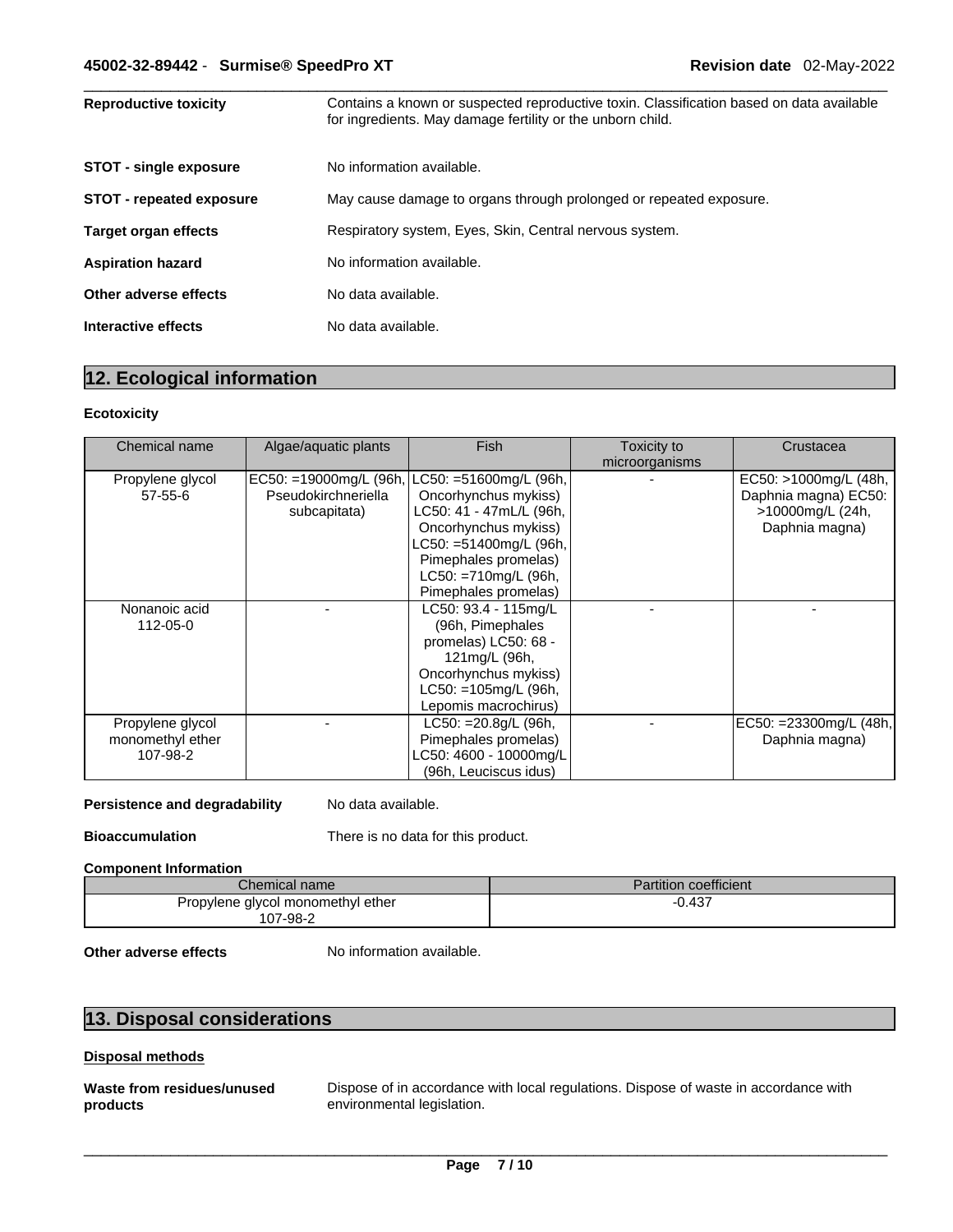**Contaminated packaging** Do not reuse empty containers.

# **14. Transport information**

**DOT** Not regulated

| 15. Regulatory information<br><b>U.S. EPA Label Information</b><br>EPA Pesticide Registration Number 45002-32-89442<br>WARNING/AVISO: Causes substantial but temporary eye injury.<br><b>EPA Pesticide Label</b><br><b>International Inventories</b><br><b>TSCA</b><br>Does not comply<br><b>DSL/NDSL</b><br>Does not comply<br>Does not comply<br><b>EINECS/ELINCS</b><br><b>ENCS</b><br>Does not comply<br><b>IECSC</b><br>Does not comply<br><b>KECL</b><br>Does not comply<br><b>PICCS</b><br>Does not comply                                                                                                                                                        |
|--------------------------------------------------------------------------------------------------------------------------------------------------------------------------------------------------------------------------------------------------------------------------------------------------------------------------------------------------------------------------------------------------------------------------------------------------------------------------------------------------------------------------------------------------------------------------------------------------------------------------------------------------------------------------|
|                                                                                                                                                                                                                                                                                                                                                                                                                                                                                                                                                                                                                                                                          |
|                                                                                                                                                                                                                                                                                                                                                                                                                                                                                                                                                                                                                                                                          |
|                                                                                                                                                                                                                                                                                                                                                                                                                                                                                                                                                                                                                                                                          |
|                                                                                                                                                                                                                                                                                                                                                                                                                                                                                                                                                                                                                                                                          |
| <b>AIIC</b><br>Does not comply                                                                                                                                                                                                                                                                                                                                                                                                                                                                                                                                                                                                                                           |
| Legend:<br><b>TSCA</b> - United States Toxic Substances Control Act Section 8(b) Inventory<br><b>DSL/NDSL</b> - Canadian Domestic Substances List/Non-Domestic Substances List<br><b>EINECS/ELINCS</b> - European Inventory of Existing Chemical Substances/European List of Notified Chemical Substances<br><b>ENCS</b> - Japan Existing and New Chemical Substances<br><b>IECSC</b> - China Inventory of Existing Chemical Substances<br>KECL - Korean Existing and Evaluated Chemical Substances<br><b>PICCS</b> - Philippines Inventory of Chemicals and Chemical Substances<br>AIIC - Australian Inventory of Industrial Chemicals<br><b>US Federal Regulations</b> |

#### **SARA 313**

Section 313 of Title III of the Superfund Amendments and Reauthorization Act of 1986 (SARA). This product does not contain any chemicals which are subject to the reporting requirements of the Act and Title 40 of the Code of Federal Regulations, Part 372.

#### **SARA 311/312 Hazard Categories**

Should this product meet EPCRA 311/312 Tier reporting criteria at 40 CFR 370, refer to Section 2 of this SDS for appropriate classifications.

#### **CWA (Clean WaterAct)**

This product does not contain any substances regulated as pollutants pursuant to the Clean Water Act (40 CFR 122.21 and 40 CFR 122.42).

#### **CERCLA**

This material, as supplied, does not contain any substances regulated as hazardous substances under the Comprehensive Environmental Response Compensation and Liability Act (CERCLA) (40 CFR 302) or the Superfund Amendments and Reauthorization Act (SARA) (40 CFR 355). There may be specific reporting requirements at the local, regional, or state level pertaining to releases of this material.

#### **US State Regulations**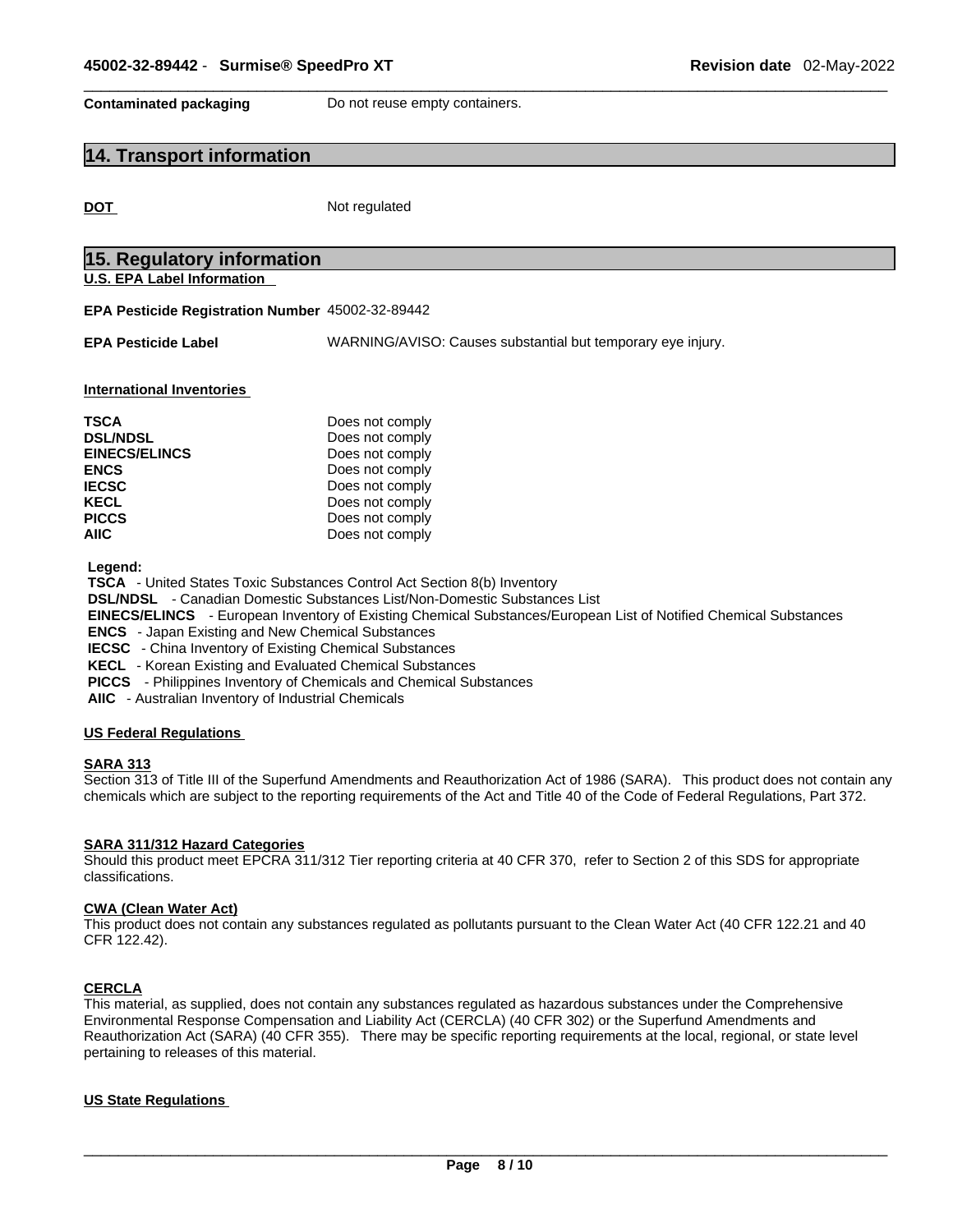#### **California Proposition 65**

This product does not contain any Proposition 65 chemicals.

#### **U.S. State Right-to-Know Regulations**

| Chemical name                                            | New Jersey                                                                                                                                                        | Massachusetts                       | Pennsylvania                               |
|----------------------------------------------------------|-------------------------------------------------------------------------------------------------------------------------------------------------------------------|-------------------------------------|--------------------------------------------|
| Propylene glycol<br>57-55-6                              | X                                                                                                                                                                 |                                     | х                                          |
| Water                                                    |                                                                                                                                                                   |                                     | $\overline{\mathsf{x}}$                    |
| 7732-18-5<br>Propylene glycol monomethyl                 | X                                                                                                                                                                 | X                                   | $\boldsymbol{\mathsf{X}}$                  |
| ether                                                    |                                                                                                                                                                   |                                     |                                            |
| 107-98-2                                                 |                                                                                                                                                                   |                                     |                                            |
| FD& C Blue #1<br>3844-45-9                               |                                                                                                                                                                   | X                                   |                                            |
|                                                          |                                                                                                                                                                   |                                     |                                            |
| 16. Other information                                    |                                                                                                                                                                   |                                     |                                            |
|                                                          |                                                                                                                                                                   |                                     |                                            |
| <u>NFPA</u><br><b>HMIS</b>                               | Health hazards 2<br>Flammability 1<br>Health hazards 2*<br>Flammability 1                                                                                         | Instability 0<br>Physical hazards 0 | Special hazards -<br>Personal protection X |
| Chronic Hazard Star Legend                               | * = Chronic Health Hazard                                                                                                                                         |                                     |                                            |
|                                                          | Key or legend to abbreviations and acronyms used in the safety data sheet                                                                                         |                                     |                                            |
|                                                          | Legend Section 8: Exposure controls/personal protection                                                                                                           |                                     |                                            |
| TWA                                                      | TWA (time-weighted average)                                                                                                                                       | <b>STEL</b>                         | STEL (Short Term Exposure Limit)           |
| Maximum limit value<br>Ceiling                           |                                                                                                                                                                   | Skin designation                    |                                            |
|                                                          | Key literature references and sources for data used to compile the SDS                                                                                            |                                     |                                            |
| Agency for Toxic Substances and Disease Registry (ATSDR) |                                                                                                                                                                   |                                     |                                            |
| U.S. Environmental Protection Agency ChemView Database   |                                                                                                                                                                   |                                     |                                            |
| European Food Safety Authority (EFSA)                    |                                                                                                                                                                   |                                     |                                            |
| EPA (Environmental Protection Agency)                    |                                                                                                                                                                   |                                     |                                            |
| Acute Exposure Guideline Level(s) (AEGL(s))              |                                                                                                                                                                   |                                     |                                            |
|                                                          | U.S. Environmental Protection Agency Federal Insecticide, Fungicide, and Rodenticide Act<br>U.S. Environmental Protection Agency High Production Volume Chemicals |                                     |                                            |
| Food Research Journal                                    |                                                                                                                                                                   |                                     |                                            |
| Hazardous Substance Database                             |                                                                                                                                                                   |                                     |                                            |
|                                                          | International Uniform Chemical Information Database (IUCLID)                                                                                                      |                                     |                                            |
| Japan GHS Classification                                 |                                                                                                                                                                   |                                     |                                            |
|                                                          | Australia National Industrial Chemicals Notification and Assessment Scheme (NICNAS)                                                                               |                                     |                                            |
|                                                          | NIOSH (National Institute for Occupational Safety and Health)                                                                                                     |                                     |                                            |
| National Library of Medicine's ChemID Plus (NLM CIP)     |                                                                                                                                                                   |                                     |                                            |
|                                                          | National Library of Medicine's PubMed database (NLM PUBMED)                                                                                                       |                                     |                                            |
| National Toxicology Program (NTP)                        | New Zealand's Chemical Classification and Information Database (CCID)                                                                                             |                                     |                                            |
|                                                          | Organization for Economic Co-operation and Development Environment, Health, and Safety Publications                                                               |                                     |                                            |
|                                                          | Organization for Economic Co-operation and Development High Production Volume Chemicals Program                                                                   |                                     |                                            |
|                                                          | Organization for Economic Co-operation and Development Screening Information Data Set                                                                             |                                     |                                            |
| World Health Organization                                |                                                                                                                                                                   |                                     |                                            |
| <b>Revision date</b>                                     | 02-May-2022                                                                                                                                                       |                                     |                                            |
| <b>Revision Note</b>                                     | No information available.                                                                                                                                         |                                     |                                            |
| <b>Disclaimer</b>                                        |                                                                                                                                                                   |                                     |                                            |
|                                                          |                                                                                                                                                                   |                                     |                                            |

The information provided in this Safety Data Sheet is correct to the best of our knowledge, information and belief at the date of its publication. The information given is designed only as a guidance for safe handling, use, processing, storage, transportation, disposal and release and is not to be considered a warranty or quality specification. The information relates only to the specific material designated and may not be valid for such material used in combination with any other **materials or in any process,unless specified in the text.**

DISCLAIMER: The information presented herein is based on available data from reliable sources and is correct to the best of Albaugh's knowledge. Albaugh makes no warranty, express or implied, regarding the accuracy of the data or the results obtained